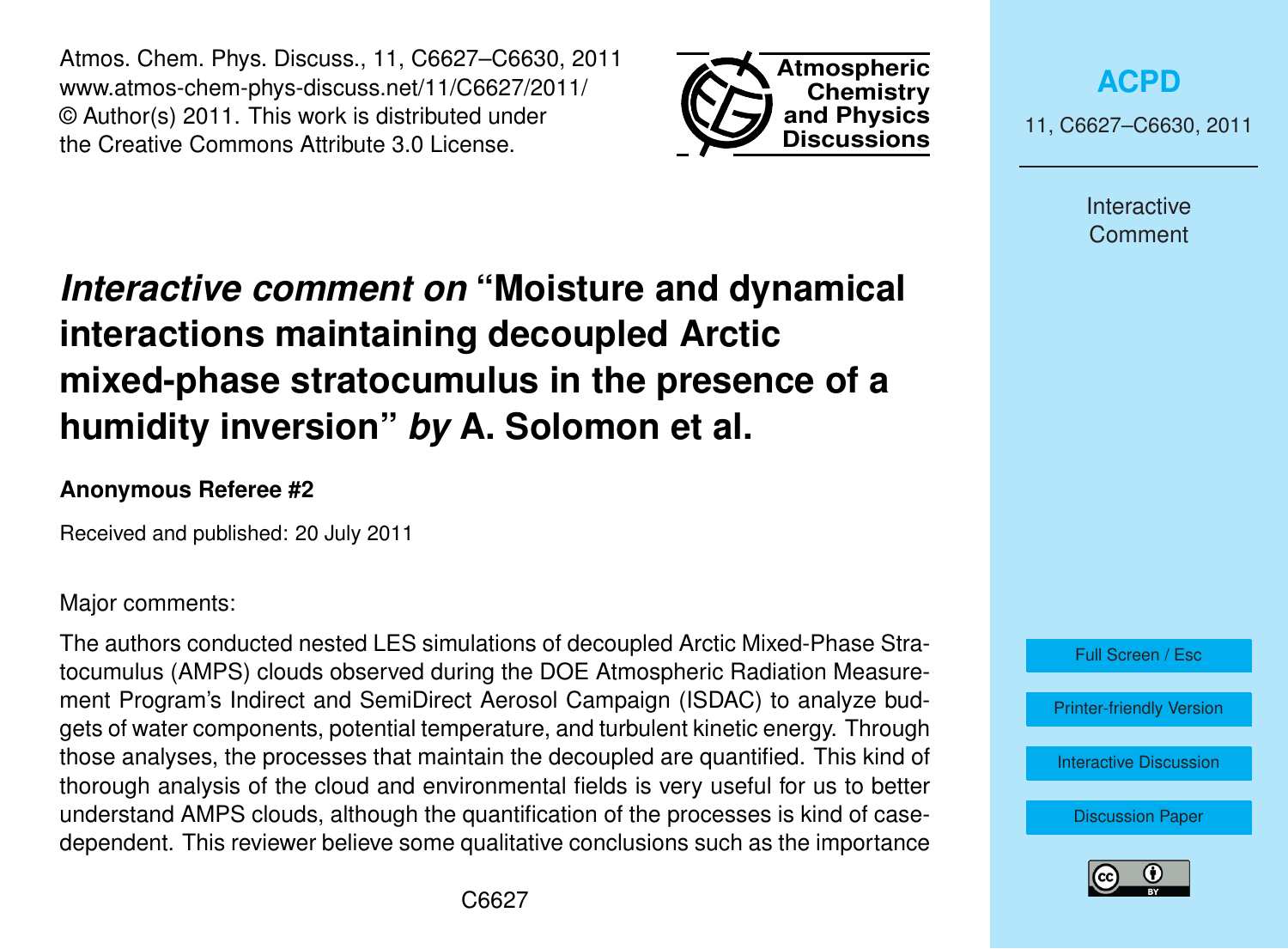of the humidity inversion at cloud top to maintain the mixed-phase clouds and the roles of longwave cooling may be applied to other AMPS clouds. Before it can be accepted as a publication in ACP, some revisions are recommended.

My major comment is that the case has not been fully evaluated by the observations. Since the focus of the paper is in quantifying microphysical, dynamics and radiative processes through budget analysis, it is very important to show the simulated cloud case reproduce the observed cloud properties, especially in cloud microphysical properties and radiative fluxes. With ISDAC field campaign, the big advantage is that the in-situ aircraft measurements of cloud properties are available to validate cloud simulations. Therefore, this reviewer would like to see the comparisons of the simulated LWC, IWC and droplet number concentrations compared with the aircraft measurements. In addition, based on my impression, the cloud top and base heights from the aircraft measurements are much lower than the simulated values in this study.

Another main concern is that the authors used IN observation from another case (MPACE) which is a fall time mixed-phase cloud case and aerosol properties could be very different, but no any justification and validation are provided for it. The aircraft measurements of Ni can be used to justify or validate this assumption.

The writing of the manuscript is kind of sloppy. In section 5, it gives readers an impression that each subsection are randomly put here and they are not coherent with a theme. In addition, I often had a hard time to get a main point from a paragraph after reading it. Also, some of the details are very minor which can be removed. Then, the paper would be much shorter and the discussion would be much more succinct.

Specific comments:

1. Abstract: "The results show the maintenance of liquid clouds in both the shallow upper entrainment zone..., should be "the maintenance of liquid water" or you can sav "the maintenance of mixed-phase clouds".

## **[ACPD](http://www.atmos-chem-phys-discuss.net)**

11, C6627–C6630, 2011

Interactive **Comment** 

Full Screen / Esc

[Printer-friendly Version](http://www.atmos-chem-phys-discuss.net/11/C6627/2011/acpd-11-C6627-2011-print.pdf)

[Interactive Discussion](http://www.atmos-chem-phys-discuss.net/11/13469/2011/acpd-11-13469-2011-discussion.html)

[Discussion Paper](http://www.atmos-chem-phys-discuss.net/11/13469/2011/acpd-11-13469-2011.pdf)

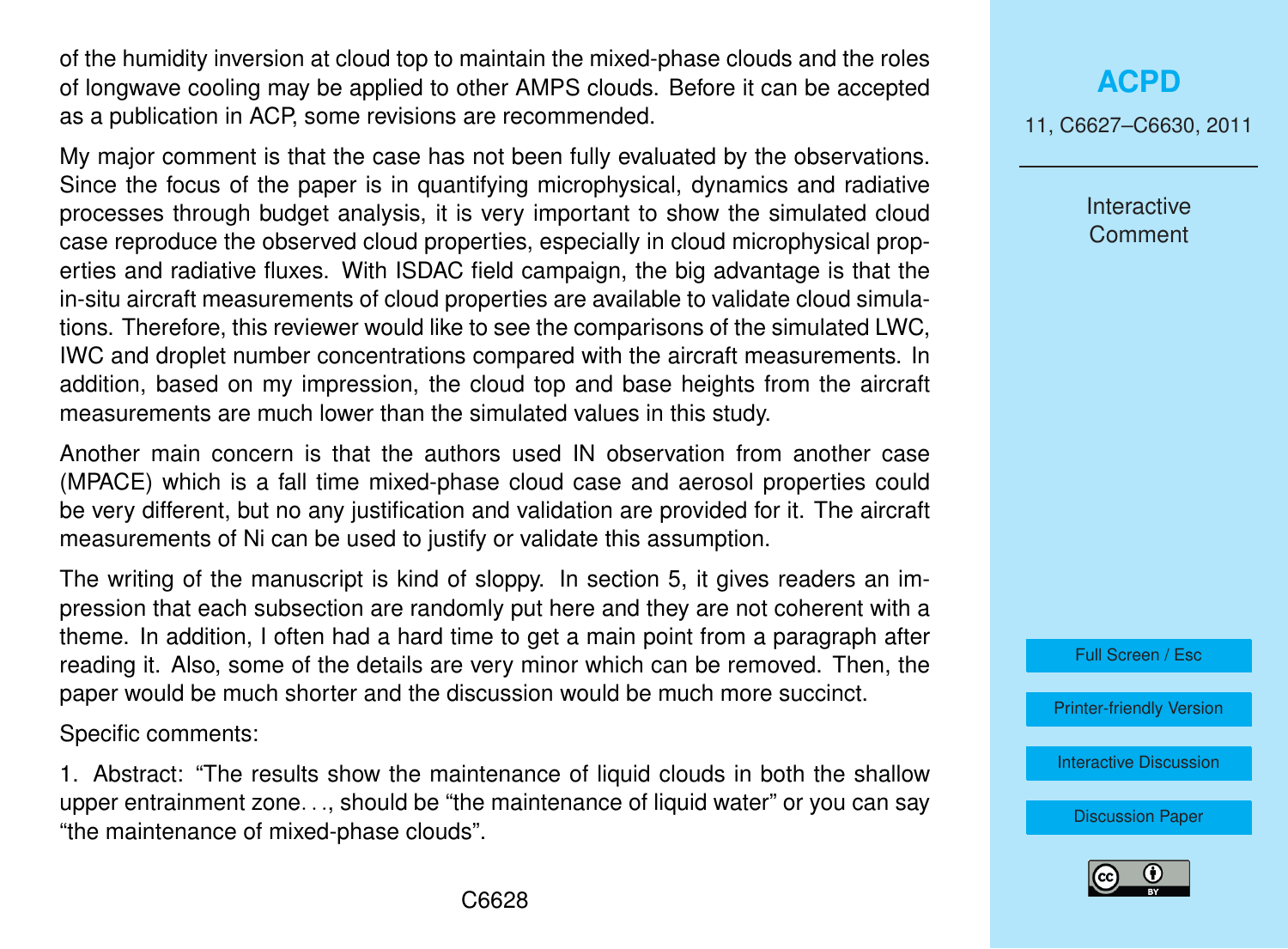2. P 13471: ". . .when the open ocean produces large fluxes of heat and moisture into. . .", the heat and moisture fluxes are never large even if it is open water, especially the heat fluxes. Check the MPACE case. So, "large" is not appropriate here.

3. P 13471: Morrison et al. MPACE study should be Morrison et al. 2009

4. P 13473: You spent two paragraphs in discussing the subtropical Sc. I do not your point there (i.e., why it is that important to take such large space). I'd suggest simplifying it with a couple of sentences.

5. P 13473: You can not jump to Figure 5 from Figure 1 without introducing Figures 2-4 when they appear at the first time.

6. P 13474: ln 15-17, the logic of these two sentences does not sound right. Please reword.

7. P 13476: ". . .with AMPS near the base and up into the inversion. . .": do you mean cloud base? If so, you need to be specific and also need to give the value of the height.

8. P 13476: ln 21-25: did you check the correlation between LWC and IWC from aircraft observations and your simulation? Basically the correlation between LWP and IWP does not mean much since vertically the LWC and IWC maximum at very different altitudes in the mixed layer. In many single mixed phase clouds, correlation between LWC and IWC is very poor from both observations and simulations.

9. P 13477: ln 21-24: what is the justification to use the IN observations from the MPACE field campaign, which was from a very different season? IN measurements are also available for ISDAC. In addition, it is even better justified to set the IN based on the in-situ observed ice crystal number concentrations than using the data from MPACE. This could be the one of reasons why the simulated cloud ice is underestimated much since IN in the ISDAC (spring) could be much higher than MPACE (fall).

10. P 13478: ln 7-8: The sentence is misleading. Do you mean besides ammonium bisulfate there is 30% for the other component? If it is, what is the component (gen11, C6627–C6630, 2011

Interactive **Comment** 



[Printer-friendly Version](http://www.atmos-chem-phys-discuss.net/11/C6627/2011/acpd-11-C6627-2011-print.pdf)

[Interactive Discussion](http://www.atmos-chem-phys-discuss.net/11/13469/2011/acpd-11-13469-2011-discussion.html)

[Discussion Paper](http://www.atmos-chem-phys-discuss.net/11/13469/2011/acpd-11-13469-2011.pdf)